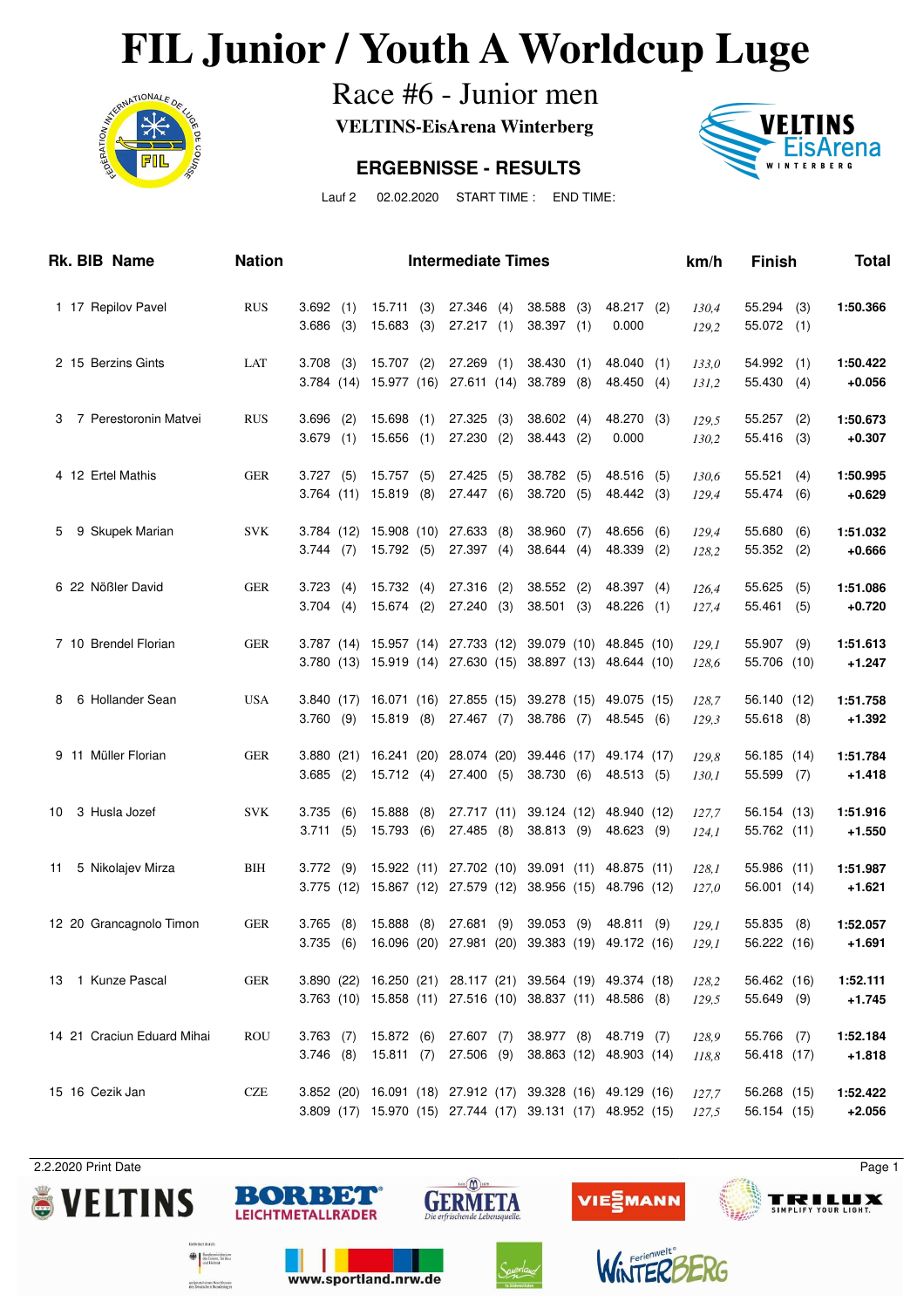# **FIL Junior / Youth A Worldcup Luge**<br>Race #6 - Junior men<br>VELTINS-EisArena Winterberg



Race #6 - Junior men

**VELTINS-EisArena Winterberg**

### **ERGEBNISSE - RESULTS**



Lauf 2 02.02.2020 START TIME : END TIME:

| Rk. BIB Name            | <b>Nation</b> |            |                        | <b>Intermediate Times</b>                                  |                                     |               | km/h  | <b>Finish</b> | Total    |
|-------------------------|---------------|------------|------------------------|------------------------------------------------------------|-------------------------------------|---------------|-------|---------------|----------|
| 4 Jens Keaton<br>16     | <b>USA</b>    | 3.843 (18) | 16.057 (15)            | 27.859 (16)                                                | 39.252 (14)                         | 49.014 (14)   | 125.6 | 56.570 (17)   | 1:52.538 |
|                         |               |            | 3.817 (19) 15.999 (18) | 27.736 (16)                                                | 39.083 (16)                         | 48.870 (13)   | 129.3 | 55.968 (13)   | $+2.172$ |
| 17 18 Gufler Alex       | <b>ITA</b>    |            | 3.795 (15) 16.321 (22) | 28.429 (22)                                                | 40.068 (22)                         | 50.072 (22)   | 126,5 | 57.310 (20)   | 1:53.177 |
|                         |               |            |                        | 3.785 (15) 15.897 (13) 27.596 (13) 38.945 (14)             |                                     | 48.729 (11)   | 128.6 | 55.867 (12)   | $+2.811$ |
| 2 Kobayashi Seiya<br>18 | <b>JPN</b>    |            |                        | 3.781 (11) 15.949 (13) 27.835 (14) 39.468 (18)             |                                     | 49.552 (19)   | 122,6 | 57.075 (18)   | 1:53.996 |
|                         |               |            | 3.814 (18) 15.996 (17) |                                                            | 27.805 (18) 39.342 (18) 49.387 (17) |               | 121,3 | 56.921 (19)   | $+3.630$ |
| 19 19 Jakic Zlatan      | BIH           | 3.848(19)  | 16.104 (19)            | 28.068 (19) 39.671 (21)                                    |                                     | 49.641 (20)   | 123,7 | 57.182 (19)   | 1:54.045 |
|                         |               | 3.841(20)  | 16.068 (19)            | 27.977 (19) 39.574 (20)                                    |                                     | 49.564 (18)   | 126.0 | 56.863 (18)   | $+3.679$ |
| 13 Lobeev Evgenii       | <b>RUS</b>    |            | 3.780 (10) 15.877 (7)  | 27.599 (6)                                                 | 38.957<br>(6)                       | 48.739<br>(8) | 130,2 | 55.955 (10)   | 55.955   |
|                         |               |            | 3.785 (15) 15.854 (10) | 27.524 (11)                                                | 38.835 (10)                         | 48.568<br>(7) | 112.3 | <b>DNF</b>    |          |
| 14 Jubayi Saikeyi       | <b>CHN</b>    |            |                        | 3.799 (16) 16.071 (16) 27.985 (18)                         | 39.584 (20)                         | 49.691 (21)   | 104.5 | <b>DNF</b>    |          |
| 8 Smith lan             | <b>USA</b>    |            |                        | 3.786 (13) 15.943 (12) 27.759 (13) 39.167 (13) 48.997 (13) |                                     |               | 110.4 | <b>DNF</b>    |          |

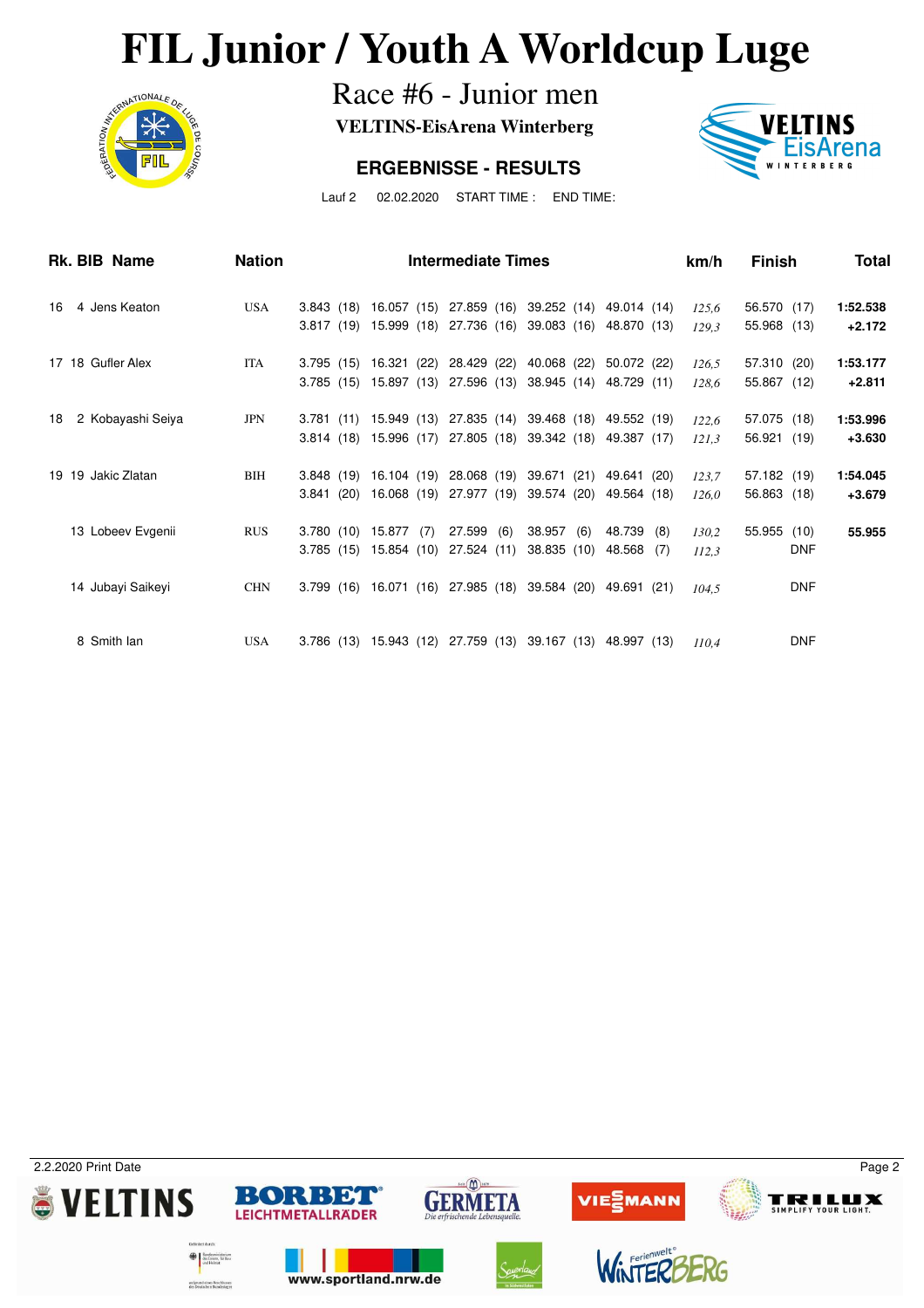# **FIL Junior / Youth A Worldcup Luge**<br>Race #6 - Junior women<br>VELTINS-EisArena Winterberg



Race #6 - Junior women

**VELTINS-EisArena Winterberg**

### **ERGEBNISSE - RESULTS**



Lauf 2 02.02.2020 START TIME : END TIME:

|    |   | Rk. BIB Name             | <b>Nation</b> |                    |            |                             |             | <b>Intermediate Times</b>                         |            |                                                                                                                          |            |                            |            | km/h           | <b>Finish</b>              |            | <b>Total</b>         |
|----|---|--------------------------|---------------|--------------------|------------|-----------------------------|-------------|---------------------------------------------------|------------|--------------------------------------------------------------------------------------------------------------------------|------------|----------------------------|------------|----------------|----------------------------|------------|----------------------|
|    |   | 1 10 Degenhardt Jessica  | <b>GER</b>    | 3.149<br>3.146     | (4)<br>(2) | 12.518(3)<br>12.570         | (5)         | 23.074 (2)<br>23.213(5)                           |            | 34.993<br>35.276                                                                                                         | (1)<br>(5) | 38.515(1)<br>38.841        | (5)        | 125,3<br>123,6 | 43.841<br>44.287           | (1)<br>(1) | 1:28.128             |
|    |   | 2 11 Hofer Verena        | <b>ITA</b>    | 3.164<br>3.147     | (6)<br>(4) | 12.576<br>12.558            | (5)<br>(4)  | 23.123(5)<br>23.157(1)                            |            | 35.067<br>35.202                                                                                                         | (4)<br>(1) | 38.615(4)<br>38.790        | (1)        | 124,0<br>121,7 | 43.994<br>44.296           | (2)<br>(3) | 1:28.290<br>$+0.162$ |
| 3  |   | 7 Fräbel Merle           | <b>GER</b>    | 3.148<br>3.162     | (3)<br>(6) | 12.532<br>12.557            | (4)<br>(3)  | 23.121(4)<br>23.192(4)                            |            | 35.080<br>35.252                                                                                                         | (5)<br>(4) | 38.623<br>38.835 (4)       | (5)        | 124,6<br>122,6 | 44.008<br>44.334           | (3)<br>(5) | 1:28.342<br>$+0.214$ |
| 4  | 8 | Berzina Sigita           | LAT           | 3.127<br>3.126     | (1)<br>(1) | 12.500<br>12.511            | (1)<br>(1)  | 23.094<br>23.168                                  | (3)<br>(2) | 35.056<br>35.229                                                                                                         | (3)<br>(2) | 38.611<br>38.810 (3)       | (3)        | 122,8<br>121,8 | 44.026<br>44.317           | (5)<br>(4) | 1:28.343<br>$+0.215$ |
| 5  |   | 9 Vitola Elina leva      | LAT           | 3.147<br>3.156     | (2)<br>(5) | 12.507<br>12.556            | (2)<br>(2)  | 23.067<br>23.173                                  | (1)<br>(3) | 35.020<br>35.278                                                                                                         | (2)<br>(6) | 38.581<br>38.885           | (2)<br>(6) | 123,4<br>121,9 | 44.010<br>44.441           | (4)<br>(7) | 1:28.451<br>$+0.323$ |
| 6  |   | 4 Richter Isabell        | <b>GER</b>    | 3.164<br>3.166     | (6)<br>(7) | 12.578<br>12.611            | (6)<br>(7)  | 23.149<br>23.239                                  | (6)<br>(7) | 35.158<br>35.375                                                                                                         | (6)<br>(8) | 38.711<br>38.962 (7)       | (6)        | 121,4<br>123,2 | 44.072<br>44.430           | (6)<br>(6) | 1:28.502<br>$+0.374$ |
|    |   | 7 12 Oberhofer Marion    | <b>ITA</b>    | 3.164<br>3.170     | (6)<br>(9) | 12.578<br>12.613            | (6)<br>(8)  | 23.202<br>23.290                                  | (7)<br>(8) | 35.182<br>35.370                                                                                                         | (7)<br>(7) | 38.733<br>38.962 (7)       | (7)        | 123,1<br>118,9 | 44.145<br>44.456           | (7)<br>(8) | 1:28.601<br>$+0.473$ |
|    |   | 8 17 Yurchenko Elizaveta | <b>RUS</b>    | 3.172<br>3.179(11) | (9)        | 12.602<br>12.618            | (9)<br>(9)  | 23.253<br>23.301                                  | (9)<br>(9) | 35.295<br>35.402                                                                                                         | (9)<br>(9) | 38.873<br>39.011 (9)       | (9)        | 123,1<br>122,1 | 44.316<br>44.551           | (9)<br>(9) | 1:28.867<br>$+0.739$ |
| 9  |   | 5 Schneider Vanessa      | <b>GER</b>    | 3.153<br>3.146     | (5)<br>(2) | 12.669<br>12.579            | (16)<br>(6) | 23.358 (13)<br>23.303 (10)                        |            | 35.383 (10)<br>35.435 (11)                                                                                               |            | 38.954 (10)<br>39.049 (10) |            | 122,1<br>120,8 | 44.425 (10)<br>44.593 (10) |            | 1:29.018<br>$+0.890$ |
|    |   | 10 19 Allmaier Barbara   | <b>AUT</b>    |                    |            | $3.181(13)$ 12.631 (10)     |             | 23.316 (10)<br>3.183 (12) 12.621 (11) 23.329 (11) |            | 35.425 (12)<br>35.467 (14)                                                                                               |            | 39.054 (13)<br>39.086 (13) |            | 121,5<br>121,9 | 44.588 (12)<br>44.623 (11) |            | 1:29.211<br>$+1.083$ |
|    |   | 11 13 Loginova Diana     | <b>RUS</b>    | 3.177(11)          |            | 12.588<br>3.184 (13) 12.618 | (8)<br>(9)  | 23.240<br>23.329 (11)                             | (8)        | 35.253<br>35.424 (10)                                                                                                    | (8)        | 38.823<br>39.057 (11)      | (8)        | 122,9<br>119,8 | 44.310<br>44.924 (19)      | (8)        | 1:29.234<br>$+1.106$ |
| 12 |   | 3 Kirkby Sophia          | <b>USA</b>    |                    |            |                             |             | 3.193 (20) 12.644 (11) 23.317 (11)                |            | 3.189 (14) 12.659 (15) 23.341 (14) 35.496 (15) 39.130 (15)                                                               |            | 35.405 (11) 38.997 (11)    |            | 121,4<br>117,4 | 44.534 (11)<br>44.734 (14) |            | 1:29.268<br>$+1.140$ |
|    |   | 13 30 Buzatoiu Corina    | <b>ROU</b>    |                    |            |                             |             |                                                   |            | 3.211 (25) 12.673 (17) 23.389 (15) 35.494 (14) 39.090 (14)<br>3.191 (17) 12.634 (13) 23.331 (13) 35.456 (12) 39.078 (12) |            |                            |            | 122,5<br>120,0 | 44.606 (13)<br>44.669 (13) |            | 1:29.275<br>$+1.147$ |
|    |   | 14 27 Marsikova Michaela | <b>CZE</b>    |                    |            |                             |             |                                                   |            | 3.174 (10) 12.667 (15) 23.439 (18) 35.638 (20) 39.250 (20)<br>3.169 (8) 12.639 (14) 23.439 (19) 35.639 (20) 39.261 (20)  |            |                            |            | 121,8<br>121,6 | 44.818 (17)<br>44.859 (16) |            | 1:29.677<br>$+1.549$ |
|    |   | 15 24 Maskale Justine    | LAT           |                    |            |                             |             |                                                   |            | 3.219 (28) 12.739 (22) 23.463 (19) 35.593 (18) 39.223 (18)<br>3.227 (24) 12.741 (22) 23.473 (21) 35.653 (21) 39.301 (21) |            |                            |            | 118,7<br>119,6 | 44.864 (19)<br>44.942 (20) |            | 1:29.806<br>$+1.678$ |









VIE EMANN



www.sportland.nrw.de

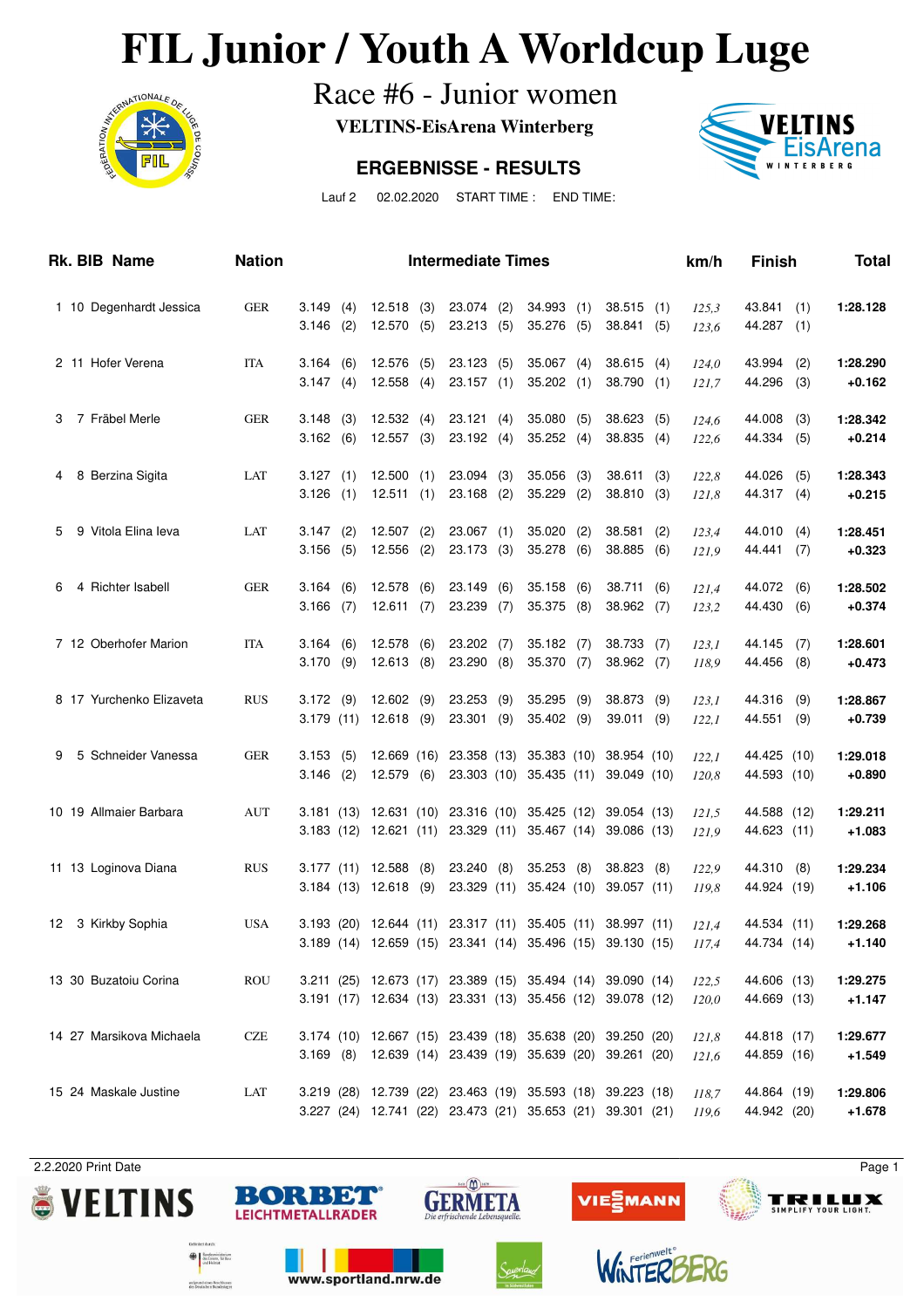# **FIL Junior / Youth A Worldcup Luge**<br>Race #6 - Junior women<br>VELTINS-EisArena Winterberg



Race #6 - Junior women

**VELTINS-EisArena Winterberg**

### **ERGEBNISSE - RESULTS**



Lauf 2 02.02.2020 START TIME : END TIME:

| Rk. BIB Name                        | <b>Nation</b> |                                   | <b>Intermediate Times</b>                                                                        |                                                                                                                          |                            | km/h           | <b>Finish</b>              | <b>Total</b>         |
|-------------------------------------|---------------|-----------------------------------|--------------------------------------------------------------------------------------------------|--------------------------------------------------------------------------------------------------------------------------|----------------------------|----------------|----------------------------|----------------------|
| 16 29 Loss Madlen                   | <b>AUT</b>    |                                   |                                                                                                  | 3.185 (15) 12.709 (19) 23.477 (20) 35.693 (21) 39.337 (21)<br>3.199 (19) 12.672 (18) 23.412 (18) 35.611 (19) 39.246 (18) |                            | 120,6<br>120,3 | 44.942 (20)<br>44.878 (18) | 1:29.820<br>+1.692   |
| 17 23 Simonek Alena Greta           | <b>AUT</b>    |                                   |                                                                                                  | 3.199 (22) 12.735 (21) 23.480 (21) 35.625 (19) 39.242 (19)<br>3.207 (22) 12.733 (21) 23.482 (22) 35.760 (22)             | 39.403 (22)                | 120,2<br>117,4 | 44.800 (16)<br>45.025 (21) | 1:29.825<br>+1.697   |
| 18 25 Lerch Lisa                    | AUT           |                                   | 3.185 (15) 12.677 (18) 23.386 (14) 35.527 (16)<br>3.201 (20) 12.989 (26) 23.827 (26) 36.027 (25) |                                                                                                                          | 39.126 (15)<br>39.653 (25) | 121,2<br>122,5 | 44.644 (14)<br>45.259 (23) | 1:29.903<br>$+1.775$ |
| 2 Curmei Cezara Alexandra ROU<br>19 |               |                                   | 3.198 (21) 12.658 (13) 23.397 (16) 35.533 (17)                                                   | 3.190 (15) 12.664 (17) 23.409 (17) 35.578 (17)                                                                           | 39.159 (17)<br>39.258 (19) | 118.3<br>115,8 | 44.840 (18)<br>45.177 (22) | 1:30.017<br>+1.889   |
| 20 15 Storch Elisa-Marie            | <b>GER</b>    | 3.190 (15) 12.633 (12) 23.230 (6) | 3.180 (12) 13.077 (28) 24.157 (28) 36.583 (28)                                                   | $35.244$ (3)                                                                                                             | 40.247 (28)<br>38.806 (2)  | 117,0<br>123,8 | 45.835 (26)<br>44.292 (2)  | 1:30.127<br>+1.999   |
| 6 Wang Peixuan<br>21                | <b>CHN</b>    |                                   | 3.181 (13) 12.824 (24) 23.647 (24) 35.949 (25)                                                   | 3.204 (21) 12.663 (16) 23.350 (15) 35.464 (13)                                                                           | 39.648 (24)<br>39.088 (14) | 118,6<br>121,9 | 45.517 (24)<br>44.664 (12) | 1:30.181<br>$+2.053$ |
| 22 28 Jamroz Natalia                | POL           |                                   | 3.267 (30) 12.858 (25) 23.668 (25) 35.907 (22)<br>3.273 (28) 12.843 (24) 23.633 (24) 35.930 (23) |                                                                                                                          | 39.567 (22)<br>39.622 (23) | 120,2<br>118,8 | 45.228 (21)<br>45.458 (25) | 1:30.686<br>$+2.558$ |
| 23 31 Petrikova Bianka              | <b>SVK</b>    |                                   |                                                                                                  | 3.211 (25) 12.720 (20) 23.573 (22) 35.939 (24) 39.668 (25)<br>3.229 (26) 12.753 (23) 23.578 (23) 35.941 (24)             | 39.650 (24)                | 118,0<br>118,5 | 45.469 (23)<br>45.448 (24) | 1:30.917<br>$+2.789$ |
| 24 26 Bona Franceska                | LAT           |                                   |                                                                                                  | 3.191 (19) 12.658 (13) 23.328 (12) 35.433 (13) 39.050 (12)<br>3.194 (18) 13.435 (27) 24.489 (27) 36.756 (27) 40.427 (27) |                            | 120,5<br>114,8 | 44.647 (15)<br>46.321 (27) | 1:30.968<br>$+2.840$ |
| 25 16 Pavlikova Andrea              | <b>SVK</b>    |                                   | 3.256 (27) 12.858 (25) 23.734 (25) 36.108 (26)                                                   | 3.246 (29) 12.801 (23) 23.645 (23) 35.938 (23)                                                                           | 39.638 (23)<br>39.833 (26) | 118,8<br>117,9 | 45.430 (22)<br>45.693 (26) | 1:31.123<br>$+2.995$ |
| 26 20 Mazlo McKenna                 | <b>USA</b>    |                                   |                                                                                                  | 3.207 (23) 15.209 (29) 27.163 (29) 39.815 (29) 43.485 (29)<br>3.222 (23) 12.704 (20) 23.446 (20) 35.586 (18)             | 39.201 (17)                | 121,1<br>118,1 | 49.364 (27)<br>44.873 (17) | 1:34.237<br>$+6.109$ |
| 27 18 Gulijienaiti Adikeyoumu       | <b>CHN</b>    |                                   |                                                                                                  | 3.215 (27) 12.957 (27) 23.870 (27) 36.215 (27) 39.876 (26)<br>3.227 (24) 16.051 (28) 28.452 (28) 41.442 (28) 45.218 (28) |                            | 121.9<br>116,5 | 45.549 (25)<br>51.128 (28) | 1:36.677<br>$+8.549$ |
| 28 1 Hu Huilan                      | CHN           |                                   |                                                                                                  | 3.188 (18) 17.270 (30) 30.384 (30) 43.560 (30) 47.332 (30)<br>3.173 (10) 12.678 (19) 23.391 (16) 35.557 (16) 39.191 (16) |                            | 116,4<br>120,7 | 53.133 (28)<br>44.764 (15) | 1:37.897<br>$+9.769$ |
| 22 Mazur Sofia                      | <b>RUS</b>    |                                   |                                                                                                  |                                                                                                                          |                            |                | <b>DNS</b>                 |                      |
| 21 Olesik Daria                     | <b>RUS</b>    |                                   |                                                                                                  | 3.187 (17) 12.647 (12) 23.404 (17) 35.521 (15) 39.141 (16)                                                               |                            | 112,9          | <b>DNF</b>                 |                      |

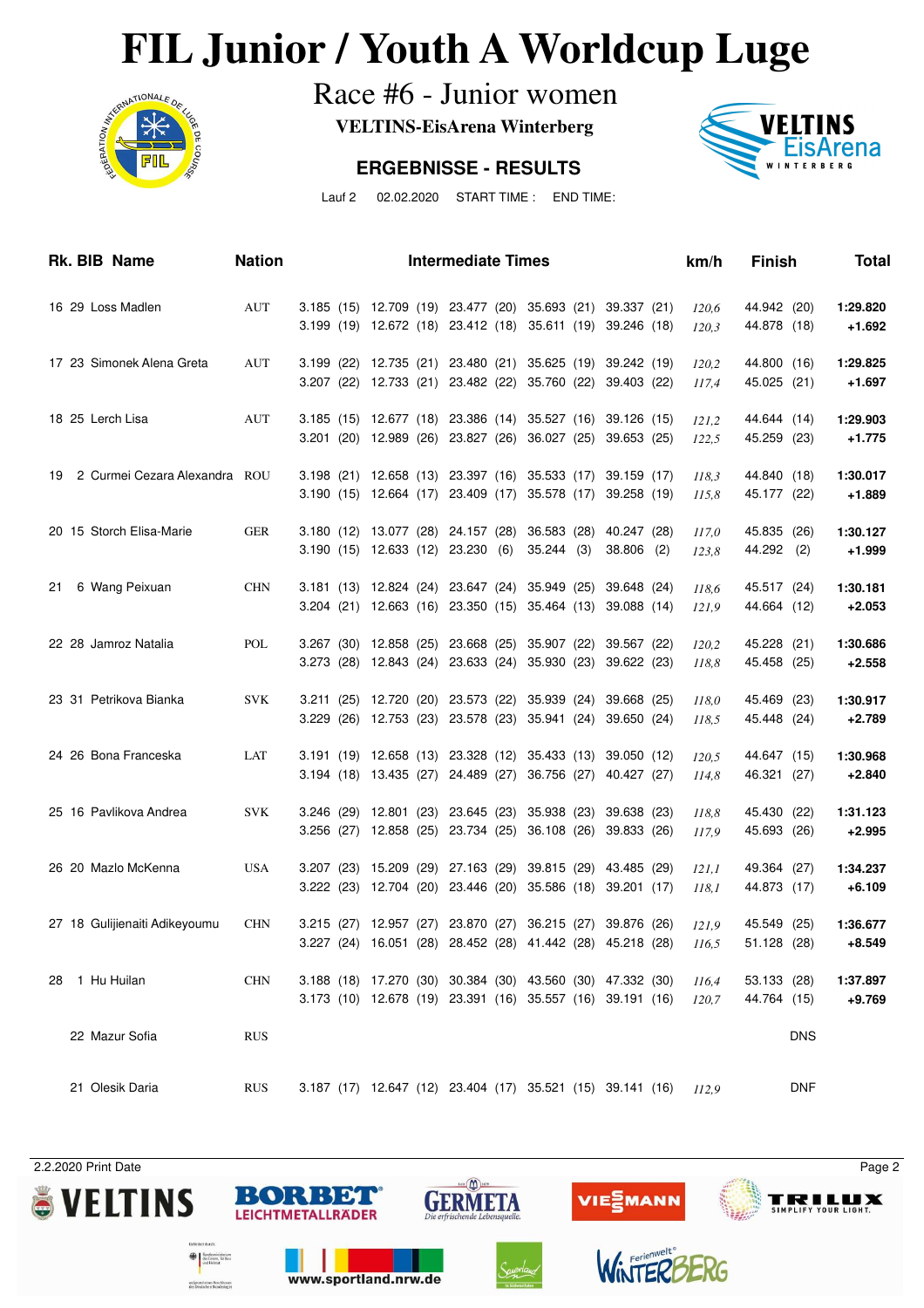# **FIL Junior / Youth A Worldcup Luge**<br>Race #6 - Junior women<br>VELTINS-EisArena Winterberg



Race #6 - Junior women

**VELTINS-EisArena Winterberg**

### **ERGEBNISSE - RESULTS**



Lauf 2 02.02.2020 START TIME : END TIME:

| Rk. BIB Name | <b>Nation</b> |  | Intermediate Times | km/h | <b>Finish</b> | Total                                                      |       |            |  |
|--------------|---------------|--|--------------------|------|---------------|------------------------------------------------------------|-------|------------|--|
| 14 Liu Xinvi | CHN           |  |                    |      |               | 3.209 (24) 12.921 (26) 23.815 (26) 36.081 (26) 39.911 (27) | 100.8 | <b>DNF</b> |  |

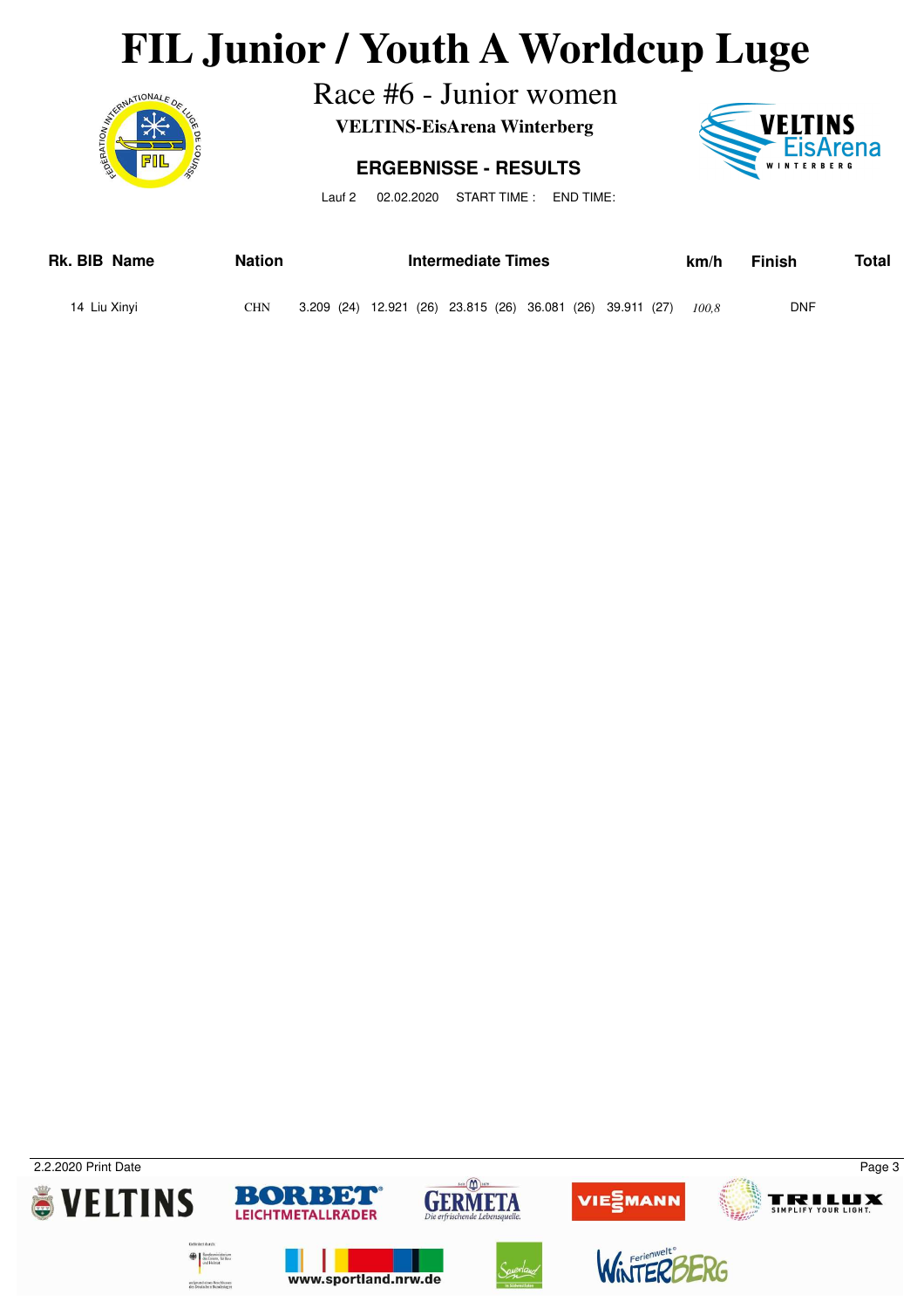### **FIL Junior / Youth A Worldcup Luge**<br>Race #6 - Junior Doubles



Race #6 - Junior Doubles

**VELTINS-EisArena Winterberg**

### **ERGEBNISSE - RESULTS**



Lauf 1 01.02.2020 START TIME : 13:00 END TIME:

|                | Rk. BIB Name                                             | <b>Nation</b> |          |     |                       |     | <b>Intermediate Times</b> |     |            |     |                                                            |     | km/h  | <b>Finish</b> |            | <b>Total</b> |
|----------------|----------------------------------------------------------|---------------|----------|-----|-----------------------|-----|---------------------------|-----|------------|-----|------------------------------------------------------------|-----|-------|---------------|------------|--------------|
|                | 1 10 Ewald Max Richard<br>Jannusch Jakob                 | <b>GER</b>    | 6.564    | (2) | $25.517$ (2)          |     | $32.966$ (1)              |     | 39.776     | (1) | 41.858 (1)                                                 |     | 121,0 | 47.527        | (1)        | 47.527       |
| $\overline{2}$ | 9 Buchnev Dmitriy<br><b>Kilseev Daniil</b>               | <b>RUS</b>    | 6.613    | (4) | 25.652(5)             |     | $33.125$ (4)              |     | 39.929     | (3) | $42.000$ (2)                                               |     | 119,2 | 47.696        | (2)        | 47.696       |
| 3              | 6 Hollander Sean<br>O Gara Michael                       | <b>USA</b>    | 6.634    | (5) | 25.601                | (3) | 33.068                    | (3) | 39.928     | (2) | 42.015 (3)                                                 |     | 119.2 | 47.748        | (3)        | 47.748       |
| 4              | 3 Popov Viacheslav<br>Osipenko Antom                     | <b>RUS</b>    | 6.756    | (7) | 25.739                | (7) | 33.204 (7)                |     | 40.032     | (6) | 42.114 (4)                                                 |     | 119,9 | 47.762        | (4)        | 47.762       |
| 5              | 2 Altenhoff Henrik<br>Oberliessen Matteo                 | <b>GER</b>    | 6.814    | (8) | 25.930                | (8) | 33.391                    | (8) | 40.206     | (8) | 42.283                                                     | (8) | 119,7 | 47.919        | (5)        | 47.919       |
| 6              | 4 Gatt Juri Thomas<br>Schoepf Riccardo Martin            | <b>AUT</b>    | 6.667    | (6) | 25.653                | (6) | $33.166$ (6)              |     | 40.039     | (7) | 42.144 (7)                                                 |     | 118.1 | 47.931        | (6)        | 47.931       |
| 7              | 8 Karnaukhov Mikhail<br>Chirva Iurii                     | <b>RUS</b>    | 6.594    | (3) | 25.625                | (4) | 33.143(5)                 |     | 40.014 (5) |     | 42.139                                                     | (6) | 116.7 | 47.971        | (7)        | 47.971       |
| 8              | 5 Jäger Moritz<br>Steudte Valentin                       | <b>GER</b>    |          |     | 6.876 (10) 26.045 (9) |     | $33.543$ (9)              |     | 40.391     | (9) | 42.484                                                     | (9) | 121,7 | 48.239        | (8)        | 48.239       |
| 9              | 7 Sevics-Mikelsevics Eduards LAT<br><b>Krasts Lukass</b> |               | 6.558    | (1) | 25.495(1)             |     | $33.044$ (2)              |     | 39.979 (4) |     | 42.116 (5)                                                 |     | 115,3 | 48.268        | (9)        | 48.268       |
| 10             | 1 Karas Jakub<br><b>Karas Mateuesz</b>                   | POL           | 6.834(9) |     |                       |     |                           |     |            |     | 26.085 (10) 33.647 (10) 40.571 (10) 42.681 (10)            |     | 120,4 | 48.495 (10)   |            | 48.495       |
|                | 11 12 Varga Vratislav<br>Majercak Metod                  | <b>SVK</b>    |          |     |                       |     |                           |     |            |     | 7.391 (11) 26.921 (11) 34.511 (11) 41.528 (11) 43.766 (11) |     | 108.2 | 50.138(11)    |            | 50.138       |
|                | 11 Turea Mircea<br>Motzca Constantin-Sebastian           | ROU           | 0.000    |     | 0.000                 |     | 0.000                     |     | 0.000      |     | 0.000                                                      |     |       |               | <b>DNS</b> |              |

Wertung nach Lauf 1 aufgrund schlechter Wetterbedingungen

Evaluation after run 1 due to bad weatherconditions

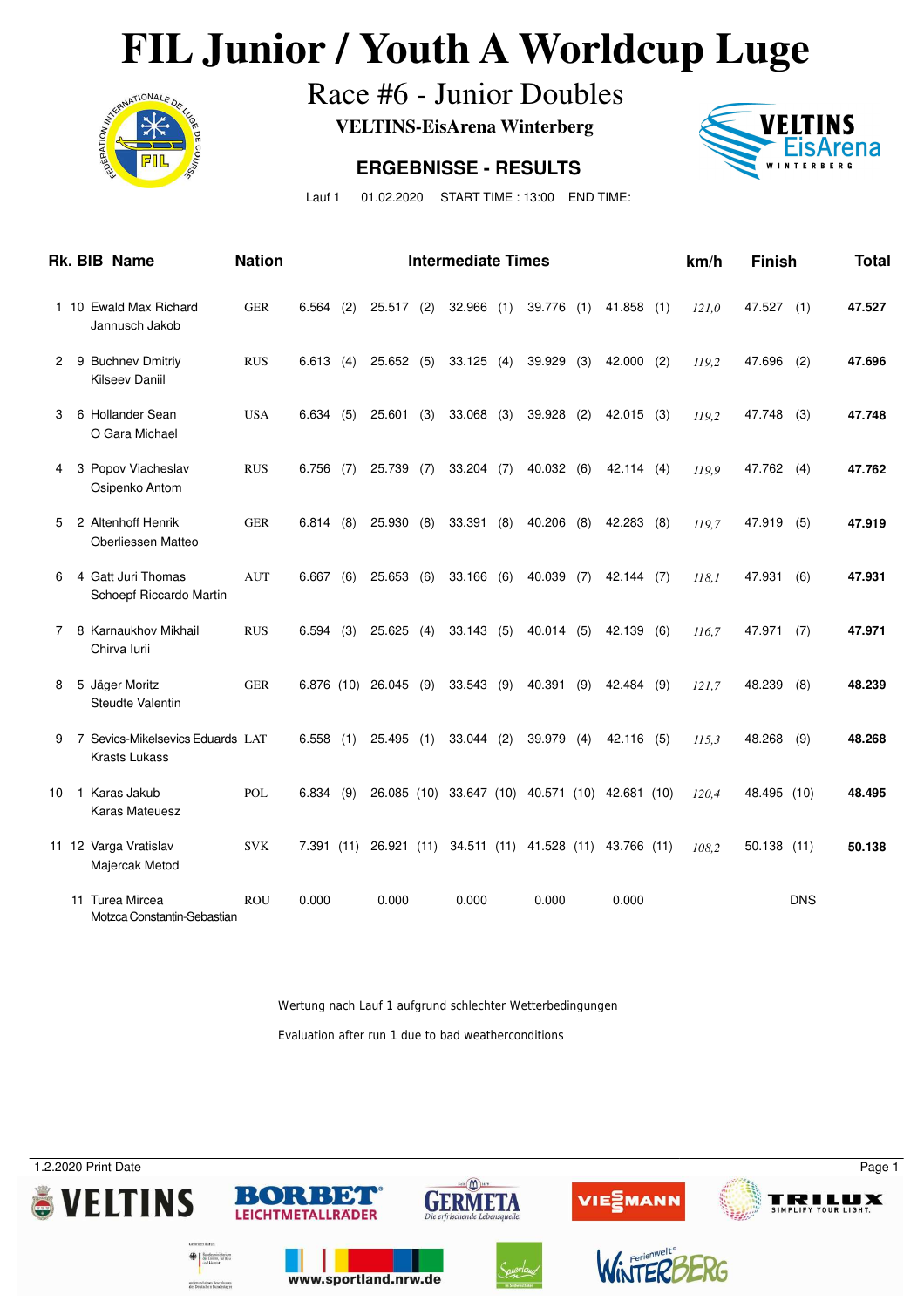### **FIL Junior / Youth A Worldcup Luge**<br>Race #6 - Team<br>VELTINS-EisArena Winterberg and Team



Race #6 - Team

**VELTINS-EisArena Winterberg**

### **ERGEBNISSE - RESULTS**



Lauf 3 02.02.2020 START TIME : END TIME:

|              | <b>Rk. BIB Name</b> | <b>Nation</b> |             |     |            |     | <b>Intermediate Times</b> |     |            |     |              |     | km/h  | <b>Finish</b> |     | Total    |
|--------------|---------------------|---------------|-------------|-----|------------|-----|---------------------------|-----|------------|-----|--------------|-----|-------|---------------|-----|----------|
| $\mathbf{1}$ | 8 Team GER          |               | 7.067       | (2) | 26.227     | (2) | 33.672 (2)                |     | 40.440     | (2) | 42.489       | (1) | 121,4 | 48.071        | (1) | 2:22.262 |
|              |                     |               | 6.503       | (3) | 25.214     | (2) | $32.597$ (2)              |     | 39.366     | (2) | 41.414       | (2) | 120,9 | 47.003        | (2) |          |
|              |                     |               | $6.583$ (2) |     | 25.359(1)  |     | 32.742(1)                 |     | 39.501     | (1) | 41.557(1)    |     | 127,5 | 47.188        | (1) |          |
| 2            | 5 Team LAT          |               | 7.010(1)    |     | 26.191     | (1) | 33.650(1)                 |     | 40.434     | (1) | 42.500       | (2) | 120,4 | 48.176        | (2) | 2:22.782 |
|              |                     |               | 6.447(1)    |     | 25.157     | (1) | 32.500                    | (1) | 39.170     | (1) | 41.201       | (1) | 123,4 | 46.684(1)     |     | $+0.520$ |
|              |                     |               | 6.886       | (6) | 25.851     | (5) | $33.273$ (5)              |     | 40.090     | (5) | 42.180 (5)   |     | 123,5 | 47.922 (4)    |     |          |
|              | 3 7 Team RUS        |               | 7.363       | (5) | 26.774     | (5) | 34.264                    | (5) | 41.090     | (4) | 43.166       | (4) | 119.8 | 48.860        | (4) | 2:23.654 |
|              |                     |               | 6.448       | (2) | 25.407     | (3) | 32.867                    | (3) | 39.661     | (3) | 41.707       | (3) | 121,0 | 47.309        | (3) | $+1.392$ |
|              |                     |               | 6.644(3)    |     | 25.498     | (3) | $32.904$ (3)              |     | 39.678     | (2) | 41.756 (2)   |     | 118,6 | 47.485        | (2) |          |
|              | 4 3 Team AUT        |               | 7.236       | (3) | 26.497     | (3) | 33.937 (3)                |     | 40.757     | (3) | 42.842 (3)   |     | 118,9 | 48.738        | (3) | 2:24.123 |
|              |                     |               | 6.794       | (7) | 25.773     | (6) | 33.190                    | (7) | 39.952     | (7) | 42.005       | (6) | 121,4 | 47.602 (6)    |     | $+1.861$ |
|              |                     |               | 6.671(4)    |     | 25.591     | (4) | $33.089$ (4)              |     | 39.958     | (4) | $42.055$ (4) |     | 123,4 | 47.783 (3)    |     |          |
| 5            | 6 Team USA          |               | 7.333       | (4) | 26.691     | (4) | $34.205$ (4)              |     | 41.097 (5) |     | 43.187 (5)   |     | 118,4 | 48.945        | (6) | 2:24.816 |
|              |                     |               | 6.718       | (6) | 25.695     | (5) | 33.147(5)                 |     | 39.944     | (6) | 42.006       | (7) | 119,4 | 47.743        | (7) | $+2.554$ |
|              |                     |               | 6.579(1)    |     | 25.383     | (2) | $32.805$ (2)              |     | 39.867     | (3) | 41.998       | (3) | 116,9 | 48.128        | (5) |          |
| 6            | 4 Team ROU          |               | 7.524(6)    |     | 26.897     | (6) | 34.373 (6)                |     | 41.162(6)  |     | 43.235       | (6) | 119,2 | 48.928        | (5) | 2:25.344 |
|              |                     |               | 6.642(4)    |     | 25.570     | (4) | 32.973                    | (4) | 39.749     | (4) | 41.814       | (4) | 119,4 | 47.542 (5)    |     | $+3.082$ |
|              |                     |               | $6.965$ (7) |     | 26.273 (7) |     | 33.793 (7)                |     | 40.667 (7) |     | 42.790 (7)   |     | 114,8 | 48.874 (7)    |     |          |
|              | 7 1 Team POL / ITA  |               | 7.590       | (7) | 27.136     | (7) | 34.664 (7)                |     | 41.545 (7) |     | 43.644       | (7) | 118,4 | 49.548        | (7) | 2:25.644 |
|              |                     |               | 6.707       | (5) | 25.830     | (8) | 33.265                    | (8) | 40.055     | (8) | 42.128       | (8) | 119,5 | 47.836        | (8) | $+3.382$ |
|              |                     |               | 6.795(5)    |     | 25.950     | (6) | 33.471 (6)                |     | 40.372     | (6) | 42.465 (6)   |     | 123,7 | 48.260        | (6) |          |
| 8            | 2 Team SVK          |               | 7.660       | (8) | 27.290     | (8) | 34.880                    | (8) | 41.819     | (8) | 43.942       | (8) | 117,0 | 49.852        | (8) | 2:27.419 |
|              |                     |               | 6.799       | (8) | 25.785     | (7) | 33.175                    | (6) | 39.894     | (5) | 41.913       | (5) | 122,1 | 47.423        | (4) | $+5.157$ |
|              |                     |               | 7.236       | (8) | 26.430     | (8) | 33.858                    | (8) | 41.401     | (8) | 43.709       | (8) | 111,5 | 50.144        | (8) |          |